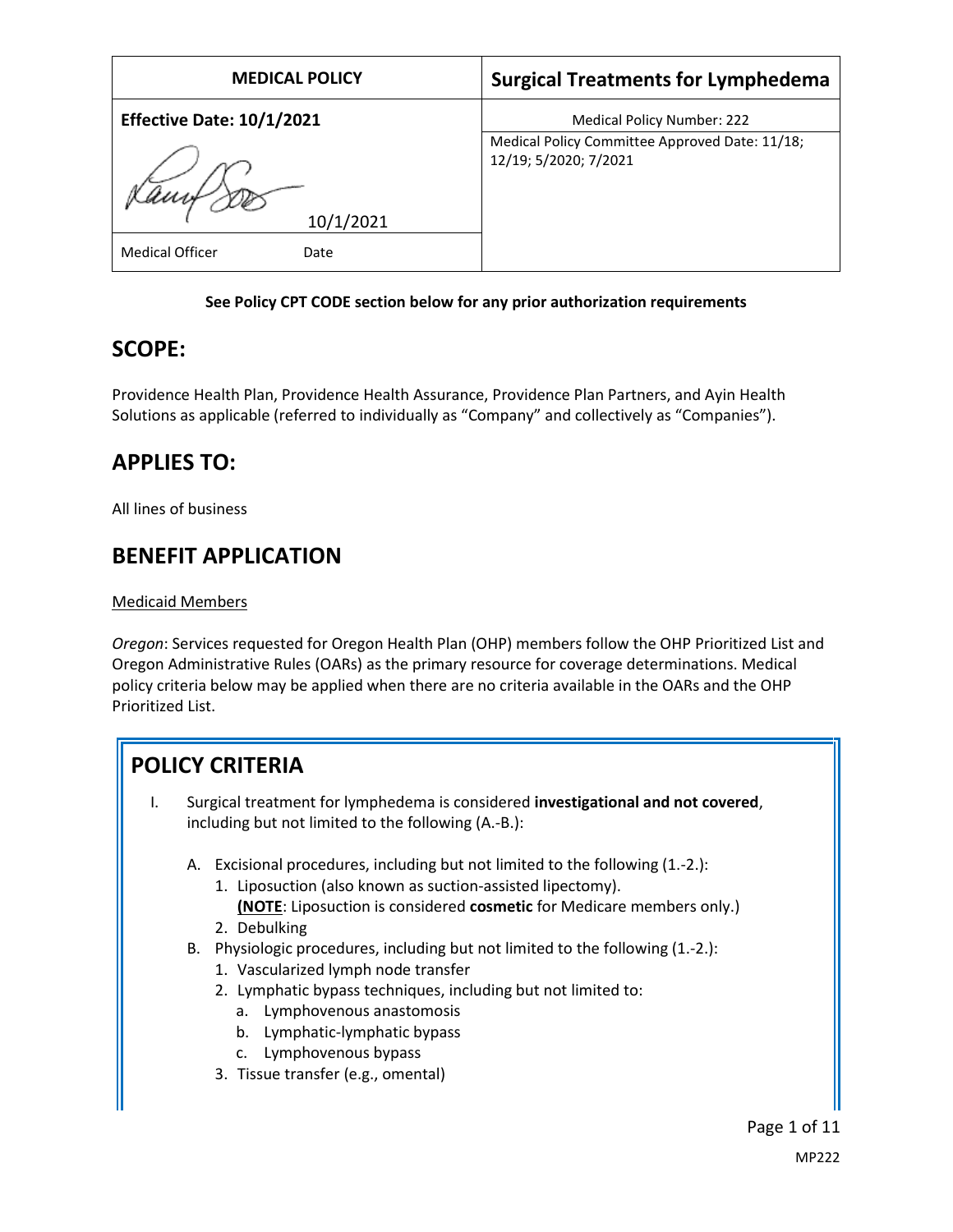II. Lymphatic physiological microsurgery performed during nodal dissection or breast reconstruction to prevent lymphedema, including, but not limited to LYMPHA (Lymphatic Microsurgical Preventing Healing Approach), is considered **investigational and not covered.**

Link t[o Policy Summary](#page-7-0)

## **BILLING GUIDELINES**

Per this medical policy, when liposuction (also known as suction-assisted lipectomy, codes 15832 – 15879) is requested for the treatment of lymphedema, it is considered cosmetic for Medicare members and investigational for all other lines of business.

# **CPT CODES**

| <b>All Lines of Business</b>        |                                                                                                                                                           |  |  |  |
|-------------------------------------|-----------------------------------------------------------------------------------------------------------------------------------------------------------|--|--|--|
| <b>Prior Authorization Required</b> |                                                                                                                                                           |  |  |  |
| 15832                               | Excision, excessive skin and subcutaneous tissue (includes lipectomy); thigh                                                                              |  |  |  |
| 15833                               | Excision, excessive skin and subcutaneous tissue (includes lipectomy); leg                                                                                |  |  |  |
| 15834                               | Excision, excessive skin and subcutaneous tissue (includes lipectomy); hip                                                                                |  |  |  |
| 15835                               | Excision, excessive skin and subcutaneous tissue (includes lipectomy); buttock                                                                            |  |  |  |
| 15836                               | Excision, excessive skin and subcutaneous tissue (includes lipectomy); arm                                                                                |  |  |  |
| 15837                               | Excision, excessive skin and subcutaneous tissue (includes lipectomy); forearm or hand                                                                    |  |  |  |
| 15838                               | Excision, excessive skin and subcutaneous tissue (includes lipectomy); submental fat pad                                                                  |  |  |  |
| 15839                               | Excision, excessive skin and subcutaneous tissue (includes lipectomy); other area                                                                         |  |  |  |
| 15876                               | Suction assisted lipectomy; head and neck                                                                                                                 |  |  |  |
| 15877                               | Suction assisted lipectomy; trunk                                                                                                                         |  |  |  |
| 15878                               | Suction assisted lipectomy; upper extremity                                                                                                               |  |  |  |
| 15879                               | Suction assisted lipectomy; lower extremity                                                                                                               |  |  |  |
| No Prior Authorization Required     |                                                                                                                                                           |  |  |  |
| 14000                               | Adjacent tissue transfer or rearrangement, trunk; defect 10 sq cm or less                                                                                 |  |  |  |
| 14001                               | Adjacent tissue transfer or rearrangement, trunk; defect 10.1 sq cm to 30.0 sq cm                                                                         |  |  |  |
| 14020                               | Adjacent tissue transfer or rearrangement, scalp, arms and/or legs; defect 10 sq cm or less                                                               |  |  |  |
| 14021                               | Adjacent tissue transfer or rearrangement, scalp, arms and/or legs; defect 10.1 sq cm to<br>30.0 sq cm                                                    |  |  |  |
| 14040                               | Adjacent tissue transfer or rearrangement, forehead, cheeks, chin, mouth, neck, axillae,<br>genitalia, hands and/or feet; defect 10 sq cm or less         |  |  |  |
| 14041                               | Adjacent tissue transfer or rearrangement, forehead, cheeks, chin, mouth, neck, axillae,<br>genitalia, hands and/or feet; defect 10.1 sq cm to 30.0 sq cm |  |  |  |
| 14060                               | Adjacent tissue transfer or rearrangement, eyelids, nose, ears and/or lips; defect 10 sq cm<br>or less                                                    |  |  |  |
| 14061                               | Adjacent tissue transfer or rearrangement, eyelids, nose, ears and/or lips; defect 10.1 sq<br>cm to 30.0 sq cm                                            |  |  |  |
| 14301                               | Adjacent tissue transfer or rearrangement, any area; defect 30.1 sq cm to 60.0 sq cm                                                                      |  |  |  |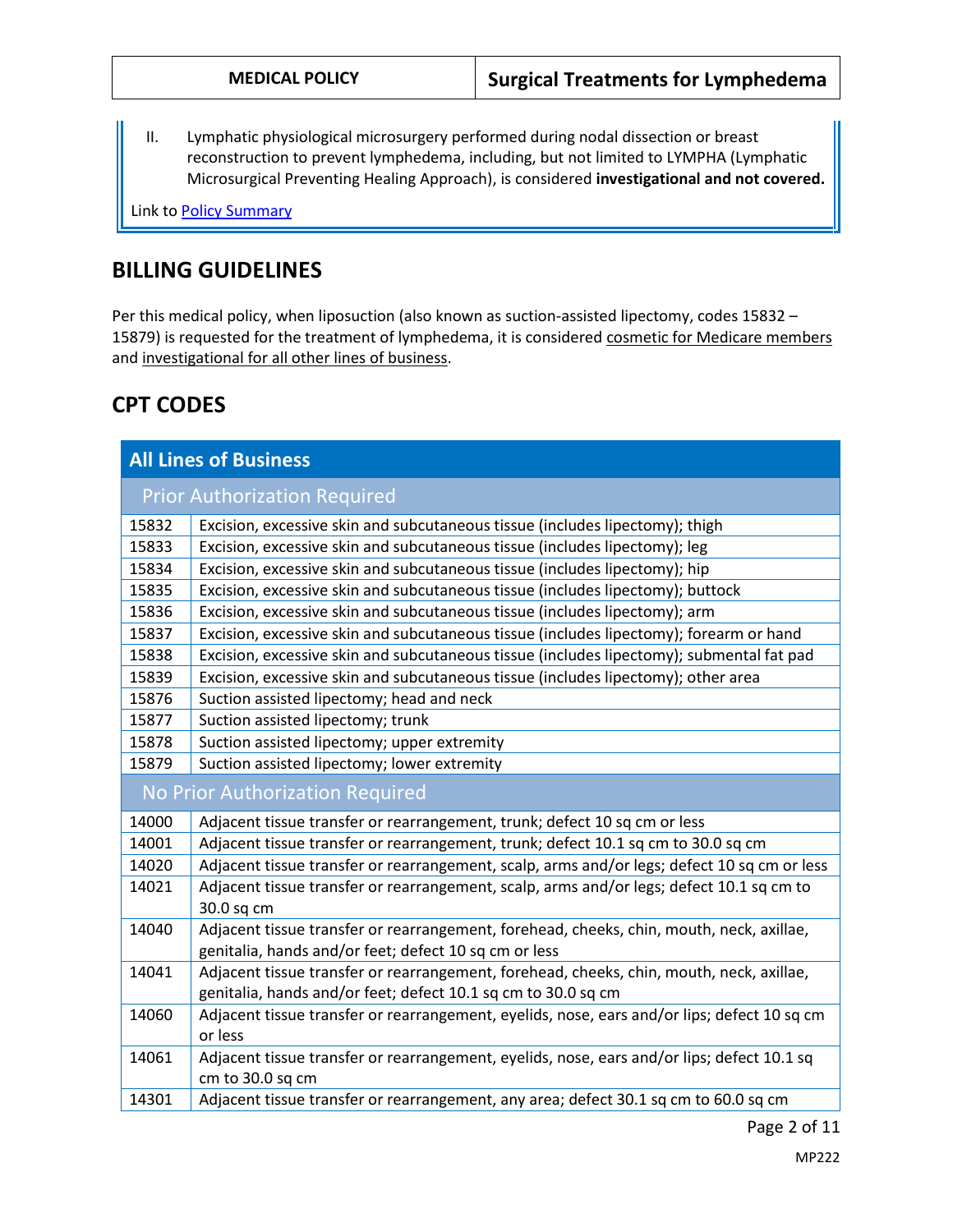|  | <b>MEDICAL POLICY</b> |  |  |
|--|-----------------------|--|--|
|  |                       |  |  |

| 14302                                                                                           | Adjacent tissue transfer or rearrangement, any area; each additional 30.0 sq cm, or part  |  |  |  |  |
|-------------------------------------------------------------------------------------------------|-------------------------------------------------------------------------------------------|--|--|--|--|
|                                                                                                 | thereof (List separately in addition to code for primary procedure)                       |  |  |  |  |
| 38308                                                                                           | Lymphangiotomy or other operations on lymphatic channels                                  |  |  |  |  |
| 49904                                                                                           | Omental flap, extra-abdominal (eg, for reconstruction of sternal and chest wall defects)  |  |  |  |  |
| 49905                                                                                           | Omental flap, intra-abdominal (List separately in addition to code for primary procedure) |  |  |  |  |
| 49906                                                                                           | Free omental flap with microvascular anastomosis                                          |  |  |  |  |
| <b>Unlisted Codes</b>                                                                           |                                                                                           |  |  |  |  |
| All unlisted codes will be reviewed for medical necessity, correct coding, and pricing at the   |                                                                                           |  |  |  |  |
| claim level. If an unlisted code is billed related to services addressed in this policy then it |                                                                                           |  |  |  |  |
| will be denied as not covered.                                                                  |                                                                                           |  |  |  |  |
| 38589                                                                                           | Unlisted laparoscopy procedure, lymphatic system                                          |  |  |  |  |
| 38999                                                                                           | Unlisted procedure, hemic or lymphatic system                                             |  |  |  |  |

## **DESCRIPTION**

#### Lymphedema

Lymphedema is the abnormal accumulation of subcutaneous fat and fluid in body tissue.<sup>1</sup> It leads to chronic swelling that can cause disability, pain and cosmetic issues. The condition is most common in the arms and legs. In addition to increasing the likelihood of cellulitis, lymphedema impairs quality of life (QOL) due to symptoms such as limb tightness, heaviness, weakness, and loss of sensation, in addition to aesthetic concerns.<sup>2</sup>

Primary lymphedema results from a congenital inadequacy and gradual occlusion of lymphatics due to congenital lymphatic system dysplasia. Secondary lymphedema results from damage to the lymphatic system or removal of lymph nodes by surgery, radiation, infection or injury. Most commonly, lymphedema occurs secondary to cancer or cancer treatment.

#### Current Treatments

Treatment is intended to reduce the size of the limb, improve function, and prevent complications such as infection and lymphangiosarcoma. Current conservative treatments for lymphedema include manual lymph drainage (MLD), which stimulates the movement of fluids in the tissues away from the affected limb, and comprehensive decongestive therapy (CDT). CDT combines MLD massage techniques with compressive bandaging, skin care and exercises. These techniques aim to reduce the pain and discomfort associated with lymphedema.<sup>1</sup>

Surgical treatments currently being investigated for severe lymphedema are intended either to reduce the size of the limb or to restore lymphatic flow. Surgical strategies fall into two categories: excisional and physiologic, described here:

### *Excisional procedures*:

- removal or ablation of skin and/or adipose or fibrotic tissue
- includes the following procedures: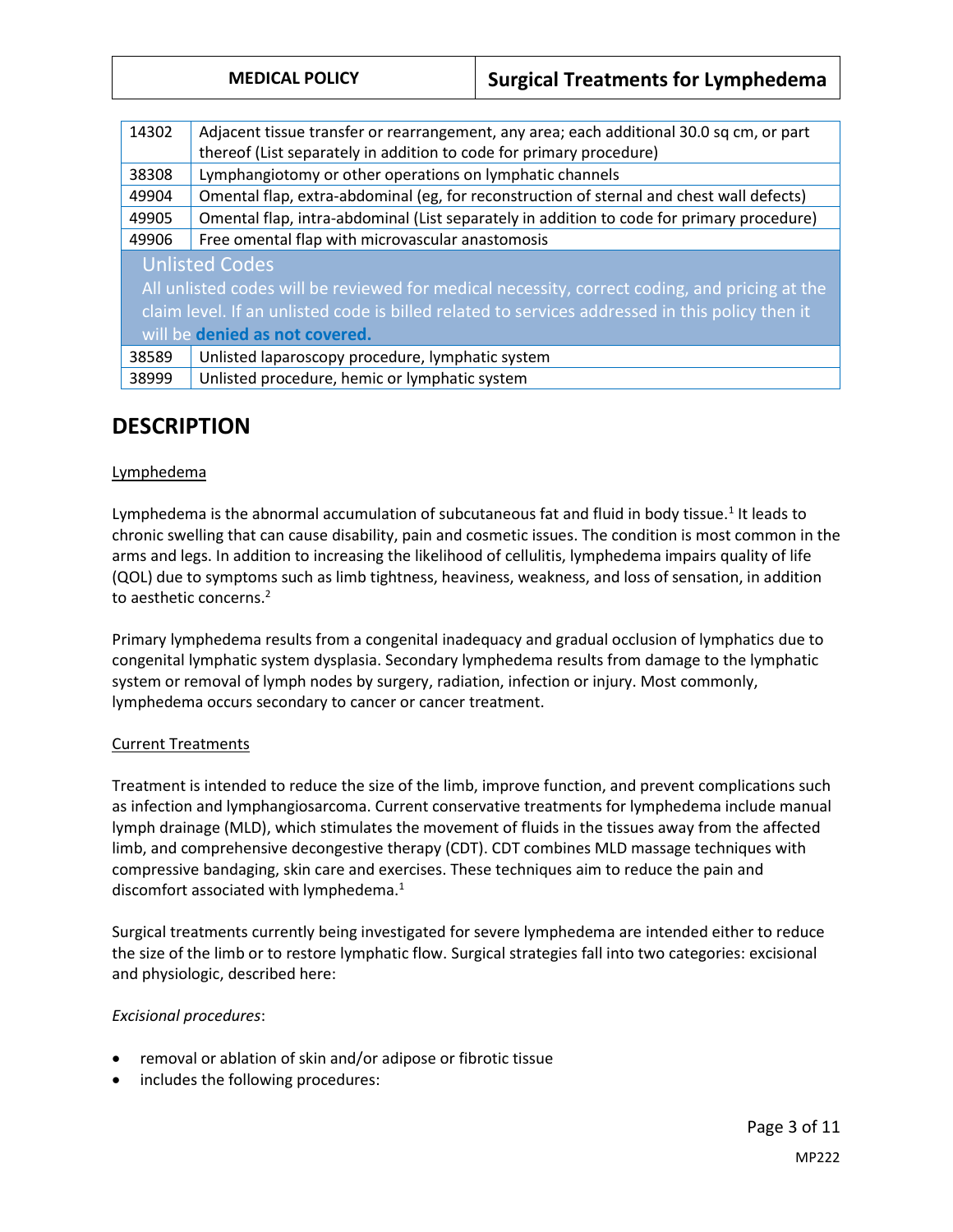- $\circ$  Liposuction (also known as suction-assisted lipectomy): adipose tissue and fibrosis are removed by suction from the affected limb through multiple small incisions.
- o Excision: removes skin and subcutaneous tissue to decrease bulk.

#### *Physiologic procedures*:

- involving reconstruction of damaged anatomy to improve physiologic function, such as lymphatic flow/drainage or lymphangiogenesis
- includes the following procedures:
	- o Lymphatic bypass procedures: intended to reconstruct lymph vessels to redirect excess lymphatic fluid into venous circulation.
		- **Includes but is not limited to lymphovenous anastomosis (LVA), lymphatic-lymphatic** bypass and lymphovenous bypass.
		- **Includes LYMPHA (lymphatic microsurgical preventive healing approach), preventive** use of LVA
	- o Vascularized lymph node transfer (VLNT): free tissue transfer of the patient's own soft tissue, including vascularized lymph nodes, commonly from the supraclavicular lymph nodes and superficial inguinal lymph nodes, to the affected limb.
	- $\circ$  Flap/Tissue Transfer: the transfer of omental and/or mesenteric tissue has recently been studied as a treatment for lymphedema.

In addition, combination surgical procedures are also being investigated (e.g. excision plus liposuction) as a potential treatment option.

## **REVIEW OF EVIDENCE**

A review of the ECRI, Hayes, Cochrane, and PubMed databases was conducted regarding the use of surgical procedures as a treatment for lymphedema. Below is a summary of the available evidence identified through May 2021.

#### *Systematic Reviews*

#### **Liposuction**

• In 2020, Hayes published a health technology assessment of liposuction for the reductive surgical treatment of lymphedema.<sup>2</sup> The review was comprised of 10 studies investigating the efficacy and safety of liposuction alone, liposuction plus controlled compression therapy (CCT), or liposuction plus complex decongestive therapy (CDT). Study sample sizes ranged from 20 to 130 patients and follow-up times ranged from 6 month to 5 years. Studies included one randomized trial, 2 prospective matched pairs studies, 1 prospective comparative cohort study, 1 prospective noncomparative cohort study (pretest/posttest analysis), and 5 noncomparative cohort studies. One prospective matched study found no significant changes at 3 and 12 months in lymphatic function after liposuction plus CCT compared to CCT alone. Nine studies examined limb size reduction, finding significantly greater improvement with liposuction plus CCT compared to CCT alone in women with breast cancer treatment-related lymphedema. Four studies analyzed patient-reported outcomes such as HRQOL and symptoms. The RCT found that submental liposuction compared to no liposuction was associated with significantly greater improvement in patient assessments among

Page 4 of 11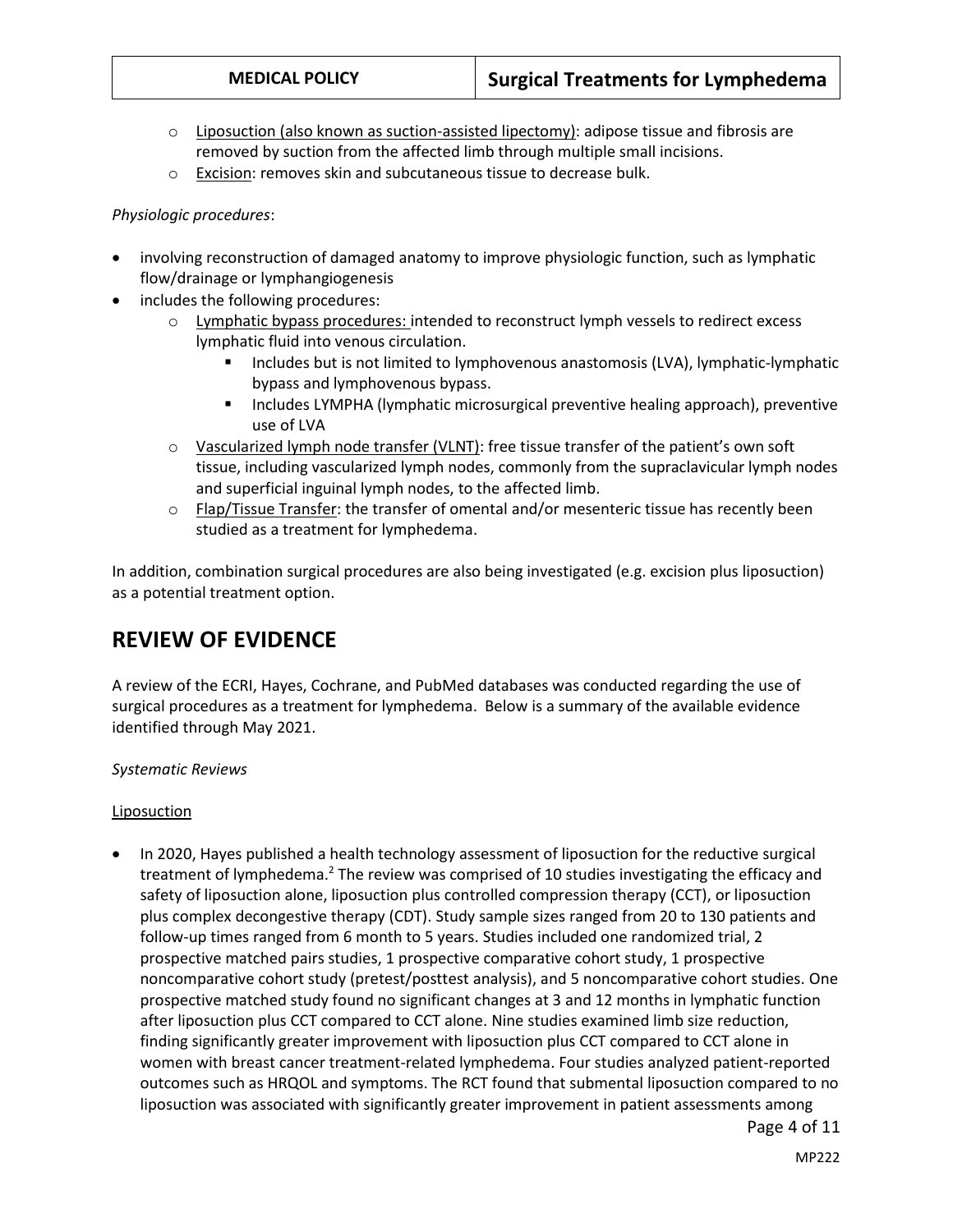patients with head and neck cancers. The 3 other studies also found improvement in symptoms and physical and psychosocial functioning after liposuction for patients with breast cancer treatmentrelated upper extremity lymphedema (UEL), and other UELs. All studies assessing safety found no major complications.

Hayes found that the body of evidence available was overall of low quality. The RCT was considered of fair quality, while the rest of the studies were graded as poor or very poor due to small samples, short term follow, lack of randomization, lack of comparator groups, and high risk of bias due to retrospective design.

Hayes concluded that there was low-quality evidence to suggest that liposuction followed by compression therapy has a low risk of complications and is associated with improvements in limb volume and patient-reported baseline symptoms, giving liposuction plus compression therapy a C rating. Hayes also concluded that there is very low quality of evidence that is insufficient to draw conclusions for liposuction for the reductive surgical treatment of adult patients with head and neck cancer treat-related lymphedema, giving it a D2 rating.

#### Microsurgical Treatment

 In 2020, Hayes published a health technology assessment of lymphovenous anastomosis (LVA) for the physiological microsurgical treatment of lymphedema. <sup>3</sup> The review included 11 studies, comprising of 4 retrospective comparative cohort studies and 7 noncomparative studies with pretest-posttest analysis. Three studies examined lymphatic functioning or anastomosis patency. One comparative study found that patients in the vascularized supraclavicular lymph node transfer (VSLNT) group had higher rates of improvement compared to LVA (54% versus 23%, P=0.046) and none of the patients regained normal lymphatic function or were able to stop use of compression therapy. In the noncomparative studies, LVA patency rates were high (75% at 12 months and 92% at 36 months), but reduced over time.

Eleven studies examined limb size reduction. Among the 4 comparator studies, results were mixed. The combination of bypass microvascular breast reconstruction (MBR) with vascularized lymph node transfer (VLNT) and LVA was more efficacious than no-bypass MBR with VLNT, LVA was more effective than complete decongestive therapy in 1 study but VLNT was more effective than LVA in the same study, LVA had similar efficacy as free lymph node transplant surgery in 1, and VSLNT was more efficacious than LVA in 1 study. All noncomparative studies showed reduction in limb size after treatment.

Hayes found that the body of evidence supporting the efficacy and safety of LVA for the treatment of upper or lower extremity lymphedema was moderate in size and low in overall quality. The majority of the studies were noncomparative and each study had a number of limitations, including retrospective design, lack of power analyses, no randomization, small sample sizes, lost to follow up, and inconsistent reporting of efficacy and safety outcomes. Hayes gave LVA for the treatment of lymphedema a C rating, stating,

"This Rating reflects an overall low-quality body of evidence suggesting that LVA may be efficacious in improving outcomes in selected patients with lymphedema as evidenced by improvements in baseline symptoms and limb volume. This Rating also reflects the substantial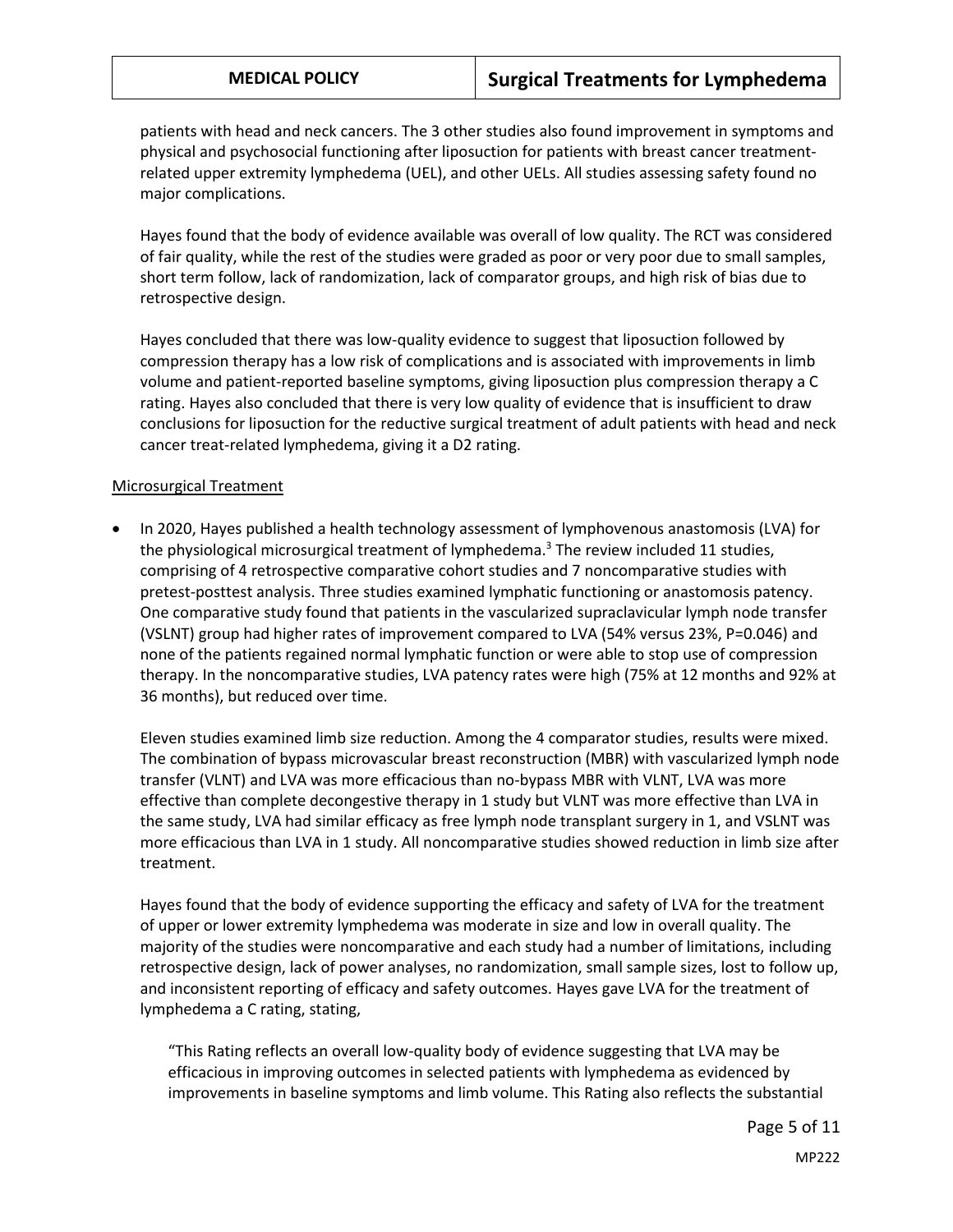uncertainty that remains about the efficacy, safety, and patient selection criteria for LVA due to the absence of prospective comparative studies with adequate controls and follow-up duration. LVA appears to carry a low risk of complications."<sup>3</sup>

 In 2020, Hayes published a health technology assessment on lymph tissue transfer for physiological microsurgical treatment of lymphedema.<sup>4</sup> Twelve studies investigating lymph node transplant (LNT) were included in the analysis, including 1 randomized trial, 2 retrospective comparative cohort studies, 1 prospective comparative cohort study, 7 noncomparative studies with pretest-posttest analysis, and 1 prospective noncomparative study. Three studies examined lymphatic function. One comparative study found that patients treated with VSLNT had a higher percentage of improved lymphatic function compared to those treated with LVA. Two noncomparative studies found improvement in lymphatic transport index and in lymphatic drainage after VLNT. Eleven studies examined limb size reduction. All 4 comparative studies found a significantly greater reduction with LNT compared with other interventions. The randomized trial found a significantly greater mean reduction in excess volume from baseline to follow-up of 20.9% for VLNT plus physical therapy compared to a 6.8% reduction from physical therapy alone. The RCT also found improved infection rates, pain scores, and overall function in the VLNT group. LNT was shown to be associated with a low risk of developing manageable donor-site and recipient site complications. No deaths were reported and major complications were rare.

Hayes determined that the body of evidence available on the safety and efficacy of LNT for lymphedema is overall low quality. Limitations included heterogeneity across studies, retrospective designs, lack of power analysis and predefined primary endpoints, lack of randomization, and small sample sizes. Hayes gave LNT for the microsurgical treatment of moderate to severe primary or secondary lymphedema a C ratings, stating,

"This Rating reflects consistent low-quality evidence suggesting that LNT is relatively safe and is associated with improvements in limb volume and patient-reported baseline symptoms. This Rating also reflects individual study limitations, heterogeneity among the studies in lymphedema site and etiology, and remaining questions regarding patient selection criteria for LNT and optimal procedural parameters, including selection of donor and recipient sites." 4

 In 2019 (updated in 2021), Hayes published a health technology assessment of microsurgery for primary prevention of breast cancer related lymphedema.<sup>5</sup> The review included 8 studies total, 1 randomized trial, 2 retrospective cohort studies, 2 pretest-posttest studies, 1 case-control study, and 2 case series investigating LYMPHA (lymphatic microsurgical preventive healing approach), with follow-up durations ranging from 3 to 48 months post-surgery. The main outcome included in the studies was rate of lymphedema. The studies generally had low rates of lymphedema, ranging from 0% to 12.5%. In studies comparing LYMPHA to no LYMPHA, patients receiving LYMPHA were less likely to develop lymphedema. The RCT (n=46) compared LYMPHA to LYMPHA at the time of axillary lymph node dissection (ALND). One patient in the LYMPHA group developed lymphedema at 6 month follow up compared to 7 patients in the control group. Incidence of lymphedema was significantly greater in the control group at 3 months follow up. Among the other non-randomized comparator studies, one study found no significant difference between LYMPHA during ALND, cases where LYMPHA could not be completed, and historical controls; and two other studies found that LYMPHA significantly reduced rates of lymphedema compared to no LYMPHA. Noncomparative studies found that secondary lymphedema occurred in 0% to 5% of women with breast cancer who

Page 6 of 11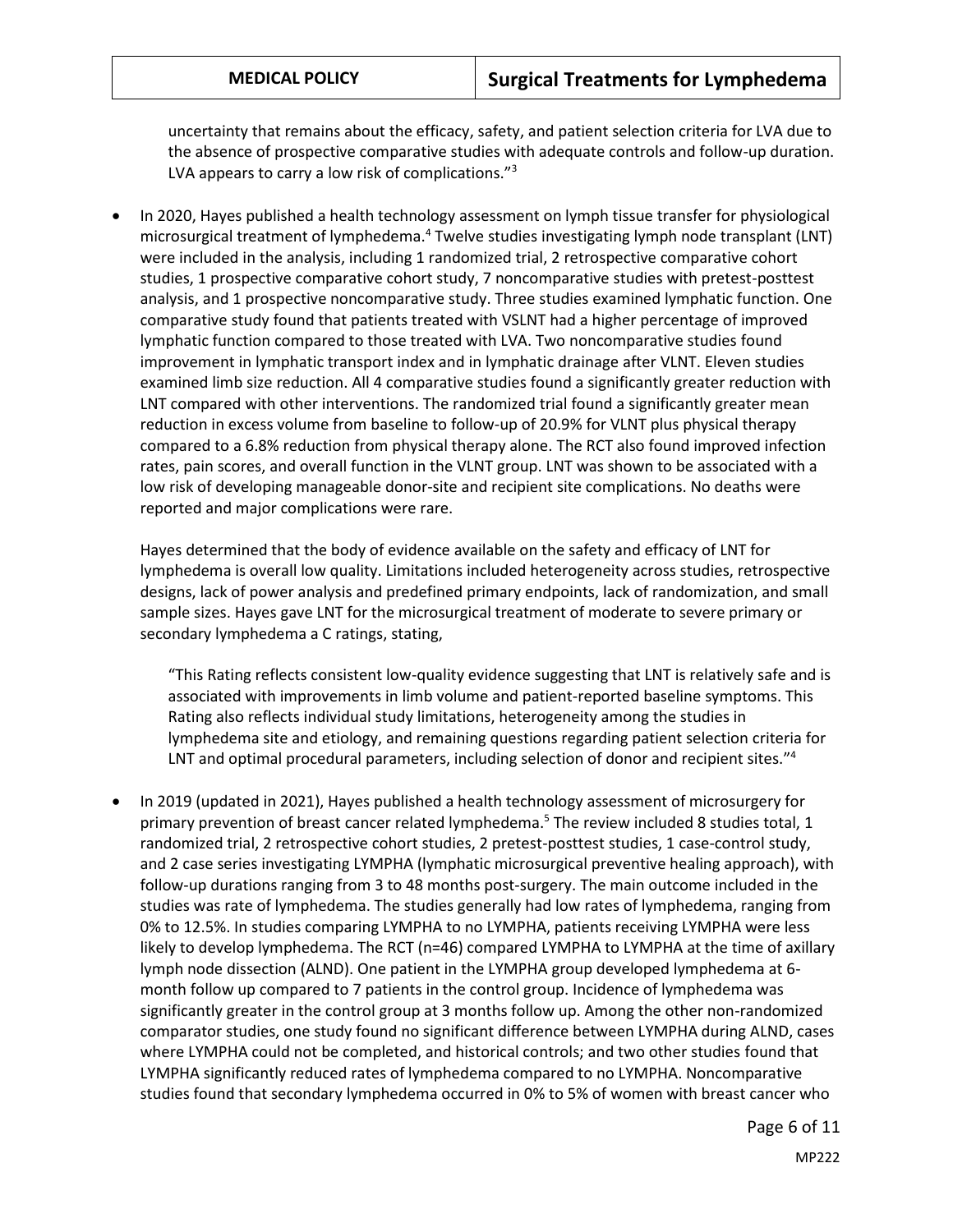received LYMPHA. Only 2 studies systematically reported adverse events. One event was reported in each study.

Hayes found that the overall body of evidence evaluating LYMPHA for prevention of breast cancerrelated lymphedema was low quality. Five studies were deemed of low quality and 3 of very low quality. Limitations of studies included small sample sizes, lack of power analyses, retrospective design, lack of randomization, poor reporting of data, and heterogeneity in patient populations and treatment protocols. Few studies reported procedure-related complications. Hayes gave a C rating for the use of LYMPHA for the prevention of lymphedema in women undergoing treatment for breast cancer, stating,

"This Rating is based on an overall low-quality body of evidence that suggests that the LYMPHA procedure resulted in a relatively low incidence of transient or persistent lymphedema. This Rating reflects substantial uncertainty in the comparative effectiveness of preventive microsurgery with no preventive surgical procedure, the impact of the procedure on additional conventional preventive therapies, patient quality of life, and related adverse events." 5

 In 2020, ECRI published a clinical evidence assessment on lymphatic microsurgical preventive healing approach (LYMPHA) for preventing lymphedema.<sup>6</sup> ECRI reviewed one systematic review and meta-analysis (19 studies, n=3035) investigating LYMPHA for patients with breast cancer who underwent ALND. ECRI also reviewed one prospective single-center study, one retrospective singlecenter study, and one case series. The systematic review included mostly case series, all with high risk of bias. The SR found that lymphedema risk was lower for ALND plus LYMPHA than for ALND alone (2.1% vs 14.1%; p= 0.029). The other studies reviewed found improvements in incidence of lymphedema for patients undergoing LYMPHA as well. Only one of the case series investigated cancers other than breast. While there were no RCTs identified and the studies were deemed to have high risk of bias due to single-center focus, retrospective designs, small sample size, lack of randomization or comparator groups, ECRI rated LYMPHA for preventing lymphedema as "Evidence is somewhat favorable".

Similar results and limitations were also cited by other systematic reviews on surgery for lymphedema.<sup>7-</sup> 1011-17 Despite consistent reported improvements in patients' quality of life, findings were limiting by the low-quality of studies included for review (e.g. lack of randomization, lack of blinding), small sample sizes, inadequate follow-up, and heterogenous patient characteristics. Each review called for additional studies to further validate results reported to date.

## **CLINICAL PRACTICE GUIDELINES**

### Nation Comprehensive Cancer Network

The NCCN Guidelines for Survivorship list the following as appropriate treatments for lymphedema due to cancer procedures:<sup>18</sup>

- "Survivor lymphedema education, including self-care management
- Refer to certified lymphedema therapist (if available) for consideration of the following:
	- o Compression garments
		- Review fit of garments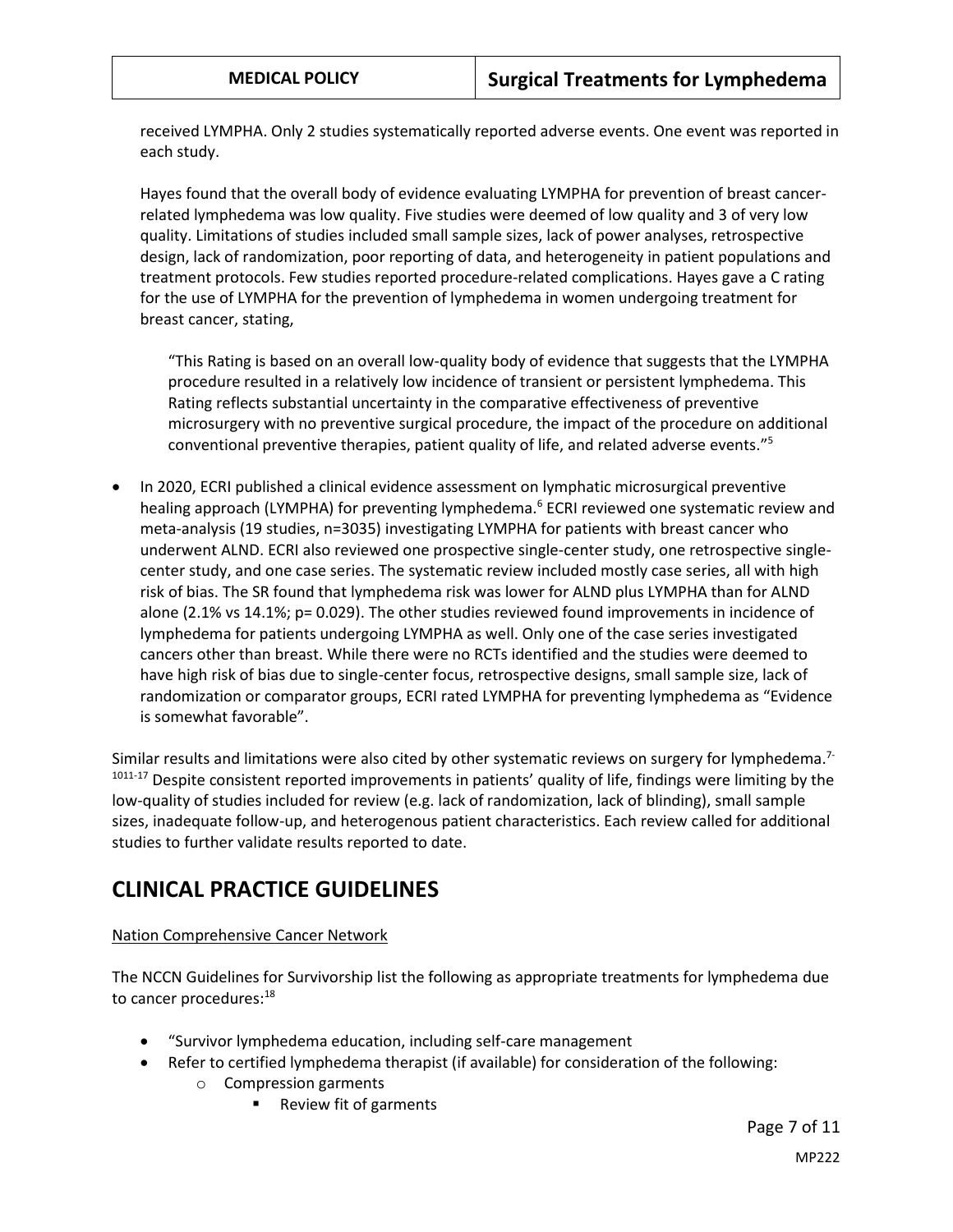- Review use of garments
- o Progressive resistance training under supervision
- o Manual lymphatic drainage
- Refer to physical therapy for range-of-motion exercises."<sup>18</sup>

NCCN does not have any recommendations for surgery as a treatment or for the prevention of lymphedema.

#### National Institute for Health and Care Excellence (NICE)

In August 2017, NICE published interventional procedure guidance on the use of liposuction for chronic lymphedema, stating that the current evidence on the safety and efficacy of liposuction for chronic lymphedema is adequate.<sup>1</sup>

However, this statement was based on six case series that ranged in size from 15 to 146 patients, and a small systematic review of 105 patients (four studies). All included studies were cited as having "study design issues", including but not limited to one or more of the following:

- patient heterogeneity:
	- o primary versus secondary lymphedema
	- o affected site (e.g., upper limb, lower limb, breast, hip, etc.)
- limited short-term follow-up (one year or less),
- small sample size (only two primary studies included over 100 patients)
- retrospective study design

Furthermore, this guidance was based on a "rapid review", and not a systematic review of the evidence.

#### American Venous Forum (AVF)

In 2017, The AVF issued clinical practice guidelines regarding the surgical treatment of chronic lymphedema *suggesting* the following weak recommendations based on low- to very low-quality evidence:

- Excision or liposuction may be considered for patients with late-stage nonpitting edema who fail conservative measures.
- <span id="page-7-0"></span> Microsurgical lymphatic reconstruction may be considered when performed in centers of excellence for patients with early-stage secondary lymphedema.<sup>19</sup>

## **CENTERS FOR MEDICARE & MEDICAID**

As of 5/25/2021, Centers for Medicare & Medicaid (CMS) has non-coverage guidance for suctionassisted lipectomy, which may be applied to lymphedema. The LCD: Plastic Surgery (L37020) indicates that:<sup>20</sup>

"…when the procedure is utilized to remove a lipoma, it is considered reconstructive surgery. The clinical record must clearly demonstrate medical necessity for the lipoma removal as most such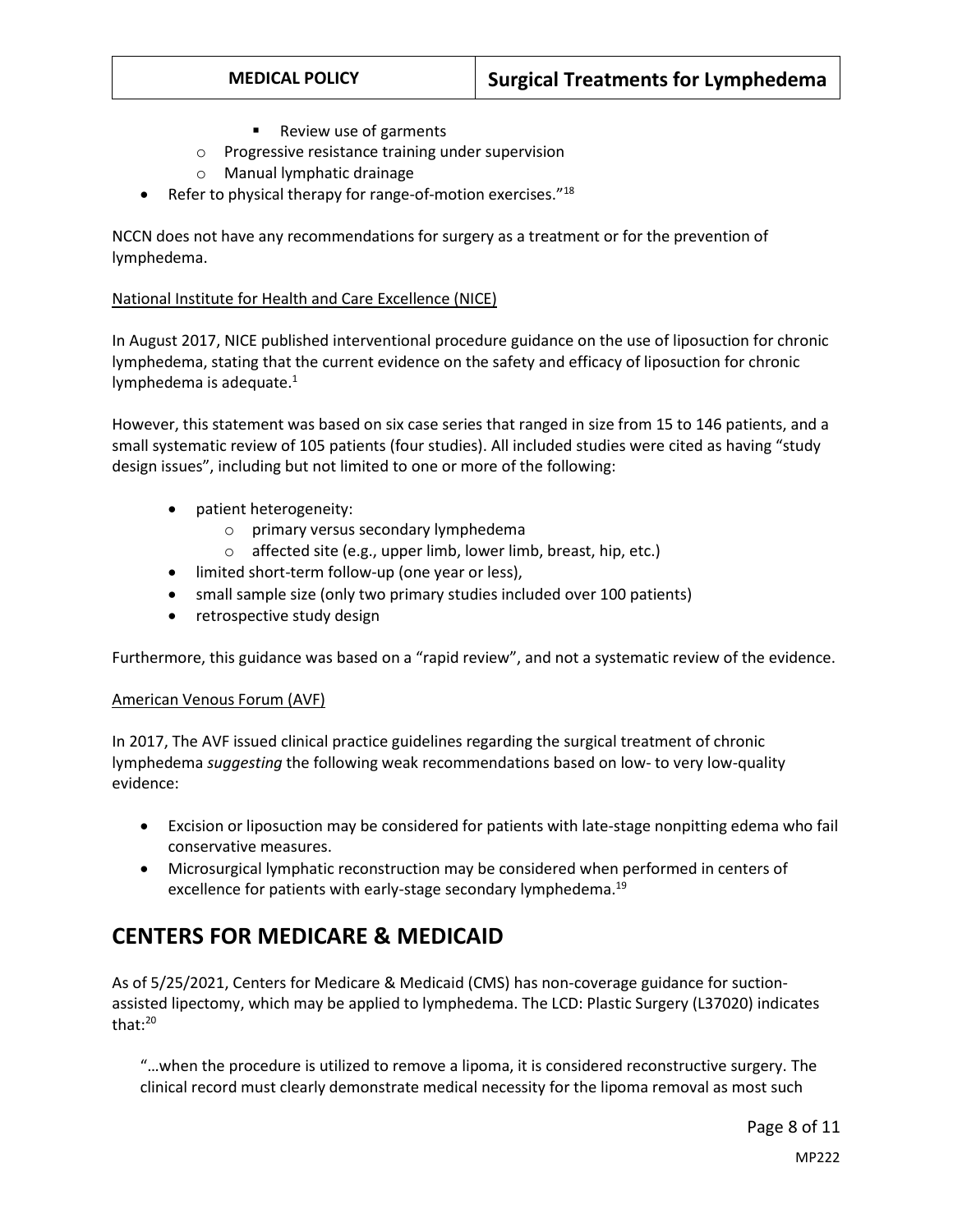tumors are benign and do not require removal. All other uses are currently considered cosmetic in nature and non-covered."

Therefore, suction assisted lipectomy is considered cosmetic for conditions other than lipomas for Medicare members.

# **POLICY SUMMARY**

There is insufficient published evidence that surgical treatments are safe and effective methods of treatment for lymphedema due to any disease process. The available evidence consists of several systematic reviews, all of which were based entirely on nonrandomized studies. In general, the primary studies for any given surgical procedure were limited by small sample size, heterogeneity of patients in terms of site, stage and cause of lymphedema. Most studies report relatively short-term follow-up and most were of retrospective noncomparative design. In additional, current clinical practice guidelines do not strongly support the use of surgical treatments for lymphedema. Therefore, surgery for the treatment of lymphedema is considered investigational.

There is insufficient evidence to support LYMPHA surgery during nodal dissection or breast reconstruction to prevent lymphedema. The available evidence consists of nonrandomized studies, most with retrospective designs and high risk of bias. Additional randomized studies are needed with large sample sizes and long term follow up to determine safety and efficacy of LYMPHA. Furthermore, there are currently no identified clinical practice guidelines recommending preventive surgery for patients with cancer undergoing lymph node removal. Therefore, lymphatic physiological microsurgery performed during nodal dissection or breast reconstruction to prevent lymphedema, including, but not limited to LYMPHA (Lymphatic Microsurgical Preventing Healing Approach), is considered investigational.

# **INSTRUCTIONS FOR USE**

Company Medical Policies serve as guidance for the administration of plan benefits. Medical policies do not constitute medical advice nor a guarantee of coverage. Company Medical Policies are reviewed annually and are based upon published, peer-reviewed scientific evidence and evidence-based clinical practice guidelines that are available as of the last policy update. The Companies reserve the right to determine the application of Medical Policies and make revisions to Medical Policies at any time. Providers will be given at least 60-days notice of policy changes that are restrictive in nature.

The scope and availability of all plan benefits are determined in accordance with the applicable coverage agreement. Any conflict or variance between the terms of the coverage agreement and Company Medical Policy will be resolved in favor of the coverage agreement.

## **REGULATORY STATUS**

### Mental Health Parity Statement

Coverage decisions are made on the basis of individualized determinations of medical necessity and the experimental or investigational character of the treatment in the individual case. In cases where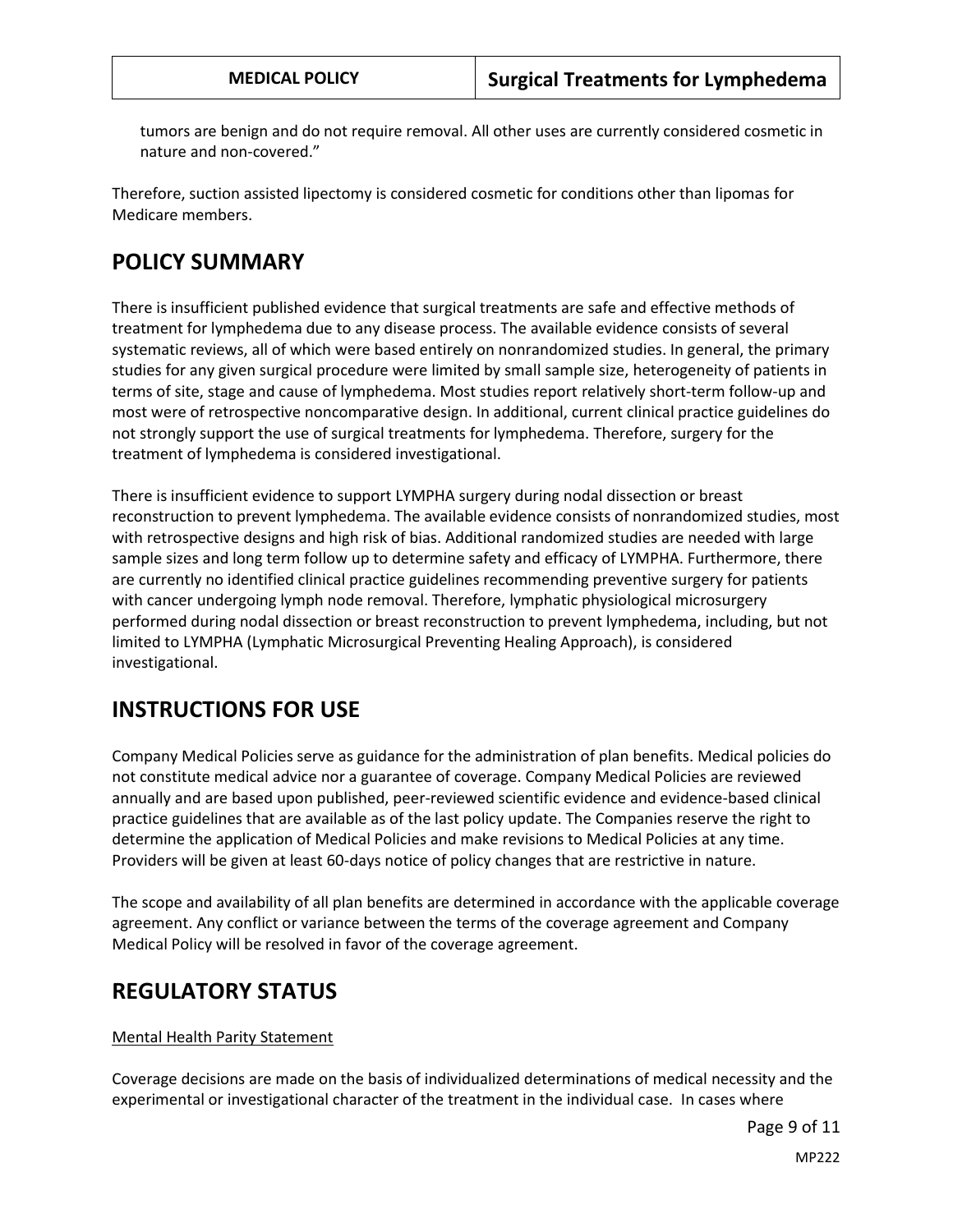medical necessity is not established by policy for specific treatment modalities, evidence not previously considered regarding the efficacy of the modality that is presented shall be given consideration to determine if the policy represents current standards of care.

# **MEDICAL POLICY CROSS REFERENCES**

- **•** Breast Reconstruction
- Compression Bandages, Stockings, and Wraps
- Compression: Outpatient Pneumatic Devices
- Durable Medical Equipment
- Massage Therapy: PEBB and Providence Health and Services (PH&S)

# **REFERENCES**

- 1. National Institute for Health and Care Excellence (NICE). Interventional procedures guidance [IPG588]. Liposuction for chronic lymphoedema. Published: August 2017. [https://www.nice.org.uk/guidance/ipg588.](https://www.nice.org.uk/guidance/ipg588) Accessed 5/19/2021.
- 2. Hayes. Liposuction for the Reductive Surgical Treatment of Lymphedema. Published 10/27/2020[. https://evidence.hayesinc.com/report/dir.liposuction4915.](https://evidence.hayesinc.com/report/dir.liposuction4915) Accessed 5/20/2021.
- 3. Hayes. Lymphovenous Anastomosis for the Physiological Microsurgical Treatment of Lymphedema. Published 7/9/2020. [https://evidence.hayesinc.com/report/dir.surgicallymph4062.](https://evidence.hayesinc.com/report/dir.surgicallymph4062) Accessed 5/20/2021.
- 4. Hayes. Lymph Tissue Transfer for the Physiological Microsurgical Treatment of Lymphedema. Published 8/25/2020. [https://evidence.hayesinc.com/report/dir.lymphtissue4914.](https://evidence.hayesinc.com/report/dir.lymphtissue4914) Accessed 5/25/2021.
- 5. Hayes. Microsurgery for Primary Prevention of Breast Cancer Related Lymphedema. Published 10/15/2019. Reviewed 2/16/2021. [https://evidence.hayesinc.com/report/dir.microsurgical2819.](https://evidence.hayesinc.com/report/dir.microsurgical2819) Accessed 5/24/2021.
- 6. ECRI. Lymphatic Microsurgical Preventive Healing Approach (LYMPHA) for Preventing Lymphedema. Published 6/16/2020. [https://www.ecri.org/components/Hotline/Pages/28941.aspx?tab=1.](https://www.ecri.org/components/Hotline/Pages/28941.aspx?tab=1) Accessed 5/25/2021.
- 7. Ozturk CN, Ozturk C, Glasgow M, et al. Free vascularized lymph node transfer for treatment of lymphedema: A systematic evidence based review. *J Plast Reconstr Aesthet Surg.*  2016;69(9):1234-1247.<https://www.ncbi.nlm.nih.gov/pubmed/27425000>
- 8. Sharkey AR, King SW, Ramsden AJ, Furniss D. Do surgical interventions for limb lymphoedema reduce cellulitis attack frequency? *Microsurgery.* 2017;37(4):348-353. <https://www.ncbi.nlm.nih.gov/pubmed/27661464>
- 9. Basta MN, Gao LL, Wu LC. Operative treatment of peripheral lymphedema: a systematic metaanalysis of the efficacy and safety of lymphovenous microsurgery and tissue transplantation. *Plast Reconstr Surg.* 2014;133(4):905-913.<https://www.ncbi.nlm.nih.gov/pubmed/24352208>
- 10. Cormier JN, Askew RL, Mungovan KS, Xing Y, Ross MI, Armer JM. Lymphedema beyond breast cancer: a systematic review and meta-analysis of cancer-related secondary lymphedema. *Cancer.* 2010;116(22):5138-5149.<https://www.ncbi.nlm.nih.gov/pubmed/20665892>
- 11. Scaglioni MF, Fontein DBY, Arvanitakis M, Giovanoli P. Systematic review of lymphovenous anastomosis (LVA) for the treatment of lymphedema. *Microsurgery.* 2017;37(8):947-953. <https://www.ncbi.nlm.nih.gov/pubmed/28972280>